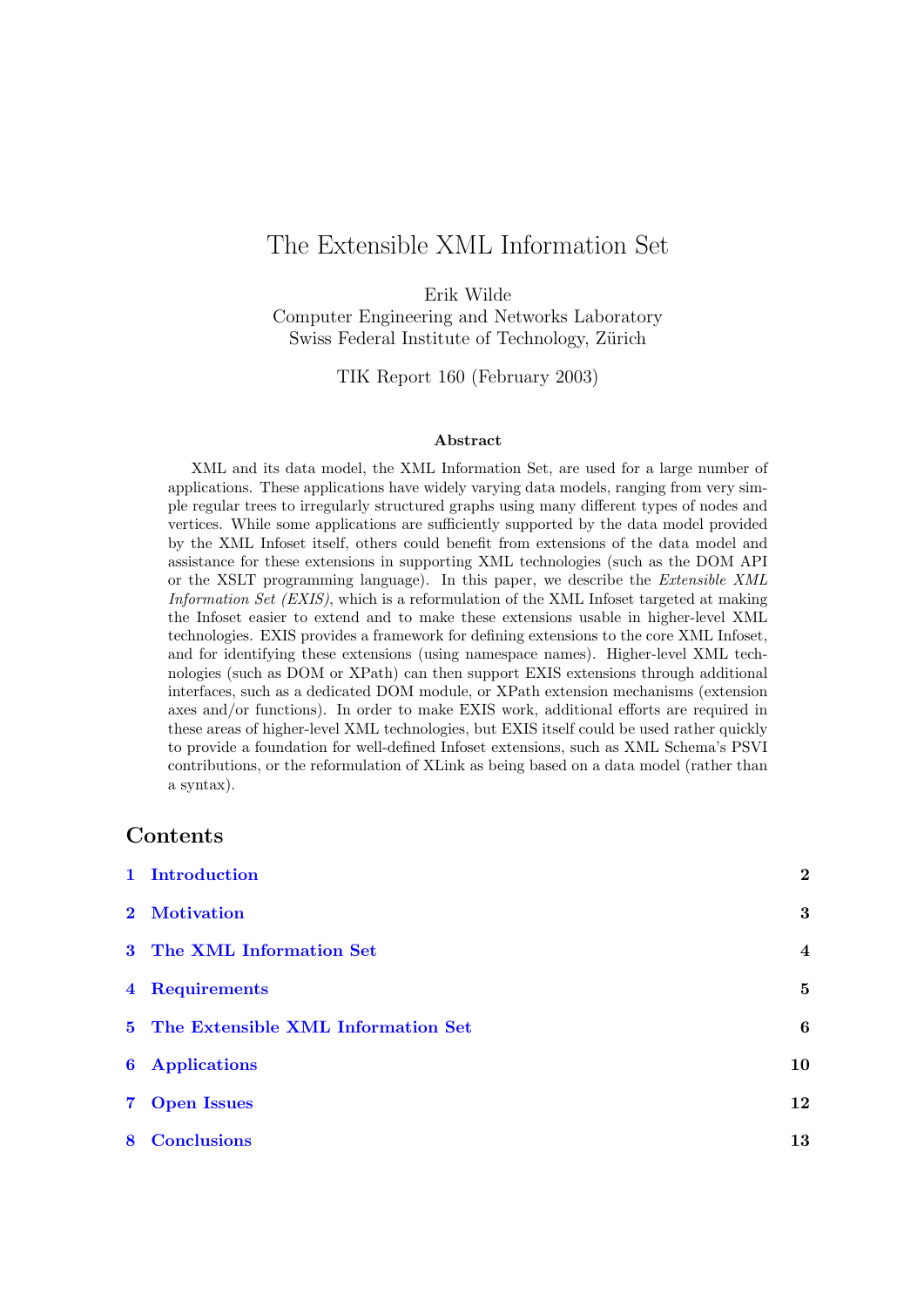### <span id="page-1-0"></span>1 Introduction

The Extensible Markup Language (XML)  $[5]$  and its data model, the XML Information Set (*XML Infoset*) [\[7\]](#page-13-0), today serve as a foundation for many data formats and applications. While it is possible to map a large variety of data models onto the tree structure provided by XML, in many cases it would be useful to extend the data model of XML, and to use this extended data model together with the growing set of XML technologies (such as DOM, SAX, XSLT, and XQuery) as well as in applications.

Coming from a background of XML and hypermedia, and in particular the XML Linking *Language (XLink)* [\[8\]](#page-13-0), we were drawn to the conclusion that it can have substantial advantages to specify a data model before a syntax. As an example, the lengthy debate about whether XHTML 2.0 should use XLink or use its own linking model, was largely clouded by discussions about the XLink *syntax*, rather than the *link model* defined by XLink. What this paper is about is a reformulation of the XML Infoset (which does not change anything about what is in the core Infoset and what is not), which makes it easier and more well-defined to extend, and thus enables layered XML applications augmenting the data model of XML with new items and/or properties. We call this reformulation the *Extensible XML Information Set (EXIS)*.

The proposal of such an extensible XML data model is controversial. While it would certainly add to the complexity of XML-related specifications, it would be transparent to users not interested in it and would only have to be used by specification authors or users who are interested in making their particular piece of XML technology extensible and accessible through standard XML mechanisms, such as XPath or DOM. We see the divide between XML users as following:

• Users satisfied with the XML data model

For this class of users, who are content with the data model that XML and the Infoset provide, EXIS probably is of little interest. There is one exception, which is the support of non-standard XML encodings. Some people may be happy with XML's data model, but may have problems with its verbose syntax. For these users, a framework enabling the use of multiple syntaxes may be interesting (in Section [5.2,](#page-7-0) this particular point will be discussed in more detail).

• Users requiring a more sophisticated data model

Some users may want to see particular facets of their data model reflected in the data model, rather than having to map them onto the core XML data model. In this case, a way to extend the data model and then manipulate data with this extended model through standard XML technologies is certainly useful. Users finding themselves in this situation probably will like the approach of EXIS with its more flexible and powerful way of using XML-based data.

We start this paper with Section [2](#page-2-0) about the original motivation behind EXIS, and why we think that EXIS would be a good way to make XML-based technologies and applications more flexible. We then continue by shortly describing the current XML Infoset specification in Section [3,](#page-3-0) in particular its shortcomings (when it comes to well-defined extensibility). Moving on, we go into detail about EXIS giving a list of requirements (Section [4\)](#page-4-0), describing the EXIS model itself (Section [5\)](#page-5-0), and then give some examples of application areas where EXIS will provide a benefit to specification and application authors (Section  $6$ ). After that, we finish the paper by listing open issues (Section [7\)](#page-11-0) and giving some concluding remarks (Section [8\)](#page-12-0).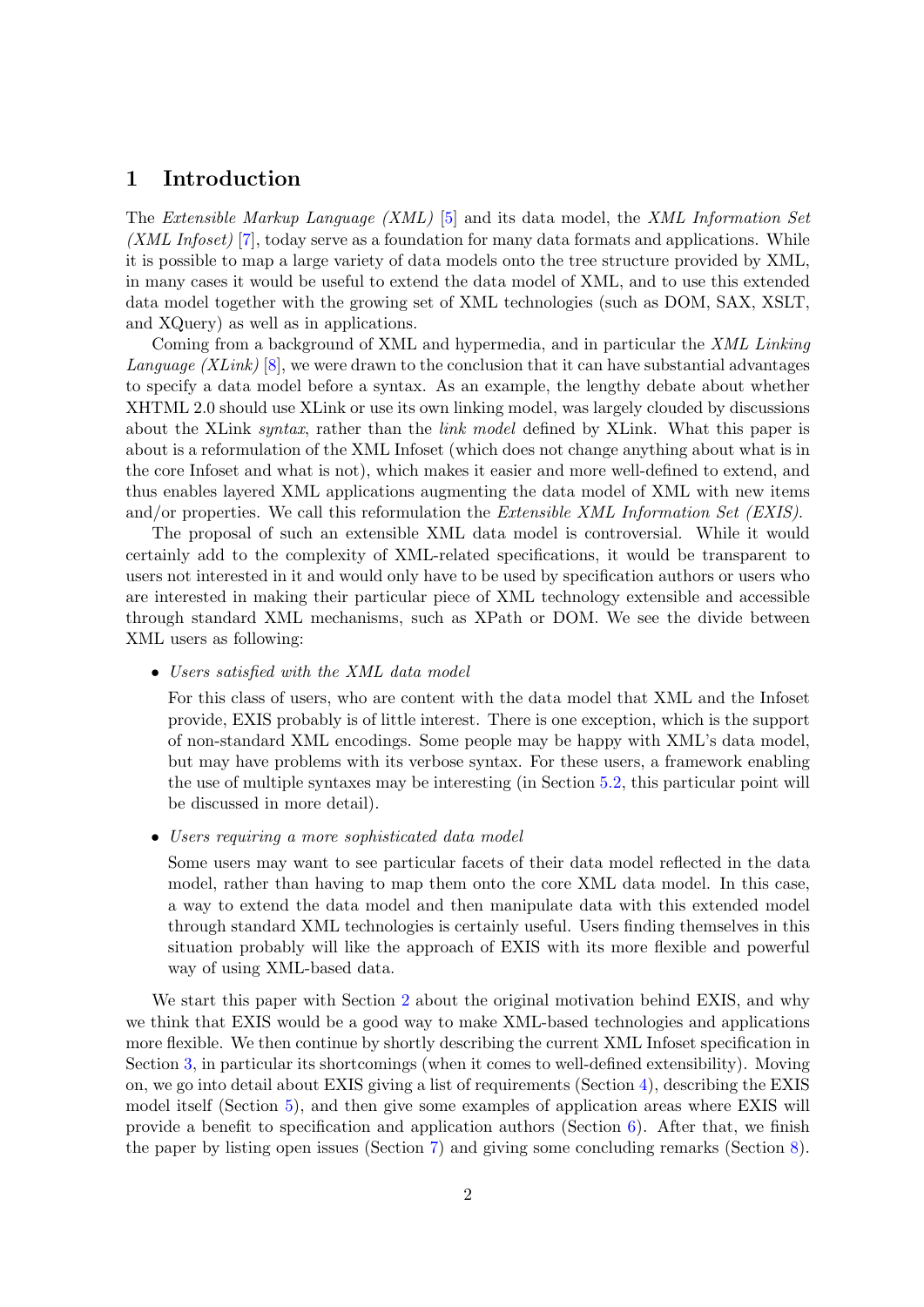### <span id="page-2-0"></span>2 Motivation

XML's data model, the XML Infoset, defines a number of Information Items and Properties, which represent the information contained in an XML document. The Infoset ignores some information, such as whitespace in tags, or the order of attributes in a tag<sup>1</sup>. The Infoset can be regarded as a somewhat arbitrary, but widely accepted decision of what is relevant in an XML document and what is not. Because users may disagree, the Infoset explicitly allows extensions or restrictions of the Infoset. However, the Infoset is rather vague about the way how to extend or restrict it, and thus there is no established way to do it, and then to use these "derived infosets".

We therefore suggest to leave the Infoset's data model as it is, but to make more explicit the ways in which the Infoset may be used for deriving other infosets, in particular extensions to it. The following areas need clarification:

- How are Infoset extensions identified?
- In which way(s) may the Infoset be extended?
- How are Infoset extension instances represented?

To regular XML users, who are glad to have XML as a globally accepted and supported syntax to exchange structured data, the idea of extending the Infoset may seem excessive in terms of complexity. However, looking from a perspective of specification designers as well as authors of applications with complex data models, it makes a lot of sense to extend XML's core data model with additional information. Two examples of XML technologies which could benefit from an extended XML data model are CSS (which basically is a method to assign formatting semantics to elements), and XLink (which adds a link structure to an XML document). In order to illustrate the motivation behind the idea of extending the Infoset, we describe the XLink scenario in more detail.

A first proposal of XLink as a data model (rather than a syntax) has been published by WALSH [\[17\]](#page-13-0), but this model was not complete and geared towards the presentation of XLinks. In a generalization [\[19\]](#page-14-0), the idea of an XLink data model was elaborated further, and seeing that this reformulation of XLink as a data model required a solid foundation on which it could be built, we have made the point that the Infoset should be extensible in a general way [\[18\]](#page-13-0).

While it is certainly possible to manipulate documents containing XLinks through XPath or DOM, this is rather error-prone and cumbersome: It is necessary to identify the XLink attributes by their namespace, and the fact that some element is participating in a link is not reflected in the element itself, but through a hierarchical relationship in the document structure. Furthermore, third-party links (links coming from another source than from the document they are linking) are not reflected in the core XML data model at all, but it would certainly be helpful to have them in the data model, too (if the application is enabled to retrieve third-party links).

Consequently, while it is theoretically possible to deal with documents containing XLink through standard XPath or DOM, this is not a very good way to go. As a result, one would either create some sort of proprietary XLink handling for manipulating these documents (in effect creating a DIY "DOM XLink module"), or one could argue that this is only one example

<sup>&</sup>lt;sup>1</sup>See [Appendix D of the XML Infoset Specification \[7\].](http://www.w3.org/TR/xml-infoset/#omitted)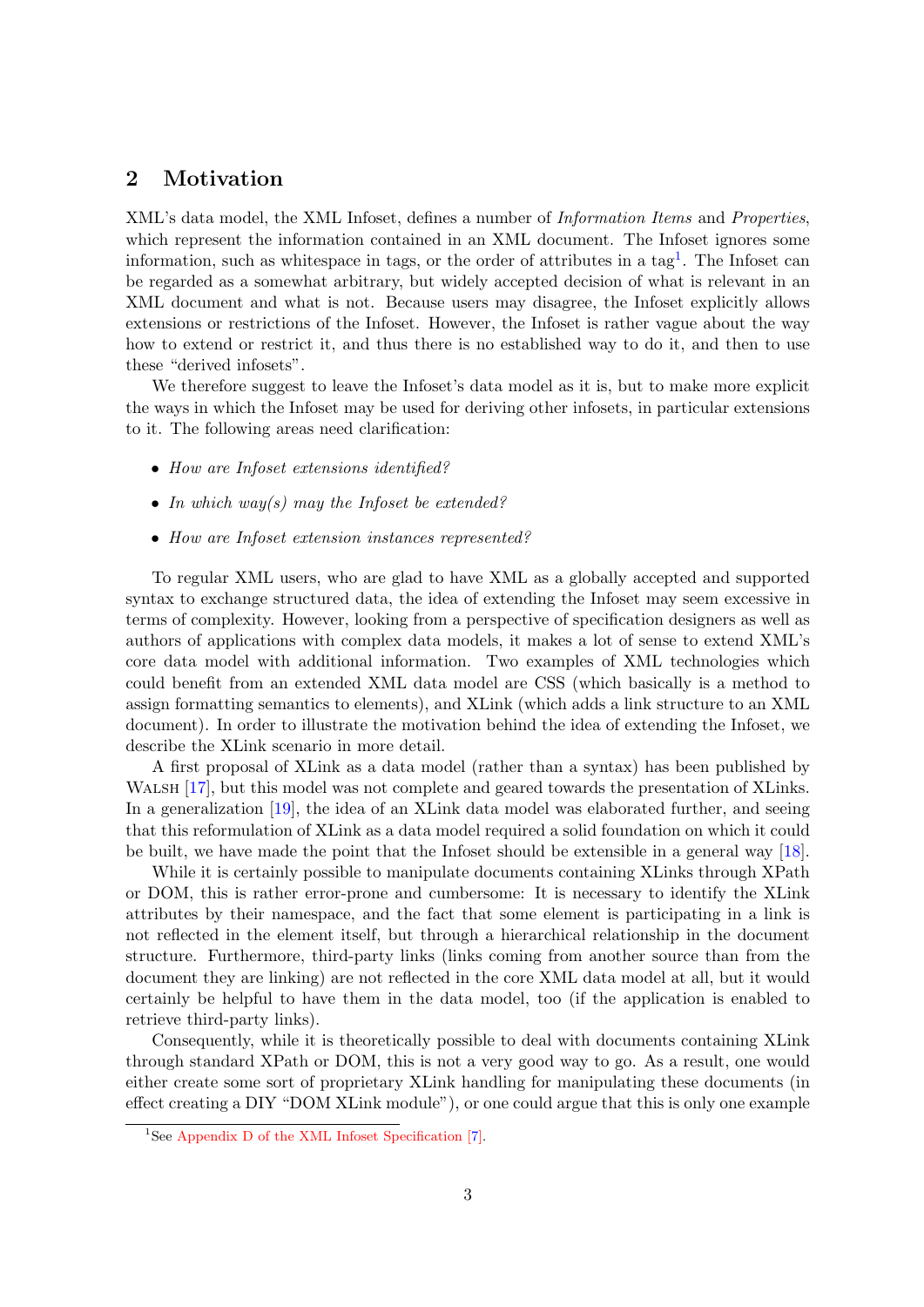<span id="page-3-0"></span>for other scenarios also introducing this kind of problem when using XML. We decided that it would be better to look at the root of the problem, and the result of this work is the idea to make XML's data model extensible in an open way.

Now one could argue that the Infoset is already open to extensions (as well as restrictions), and this is certainly true. However, this openness is only vaguely defined and not supported in any of the upper layers of the XML technologies. The most prominent example for this is XML Schema [\[16\]](#page-13-0), which introduces a number of additional Infoset properties, the Post Schema Validation Infoset (PSVI) contributions. From a modelling perspective, this was the way to go. However, because there is no clearly defined interface for this extended Infoset, it is impossible to access these PSVI contributions from XPath or DOM in a standardized way.

Finally, it is interesting to look at the similarities between XLink and XML Schema Infoset augmentation, because it shows a general tendency of why it may be reasonable to use an extended data model: An application may get an XML document, and then retrieve XLinks which augment the document's original data. In much the same way, XML Schema defines validation as taking an XML document (a regular Infoset), and then validating it by augmenting the document's data with the results of the validation (the PSVI contributions). In both cases, the data model extensions are not inherently part of the data, but are created through an additional processing step (link retrieval or validation).

### 3 The XML Information Set

Historically, the XML Information Set (XML Infoset) [\[7\]](#page-13-0) was created when specification writers recognized that rather than being based on a syntax, it would make much more sense for many XML specifications to be built on top of a data model, i.e., an abstraction of the XML syntax. The result of these efforts to define an XML data model, the XML Infoset, defines 11 types of *Information Items*, each having a number of *Properties*. While the Infoset explicitly allows to create sub- or supersets, it does not say how to do so. For example, it is not clear which datatypes may be used for properties, and what the possible relationships are between different items (the core Infoset uses sets and lists). Additionally, the Infoset uses some "special values" for properties (in particular, no value and unknown), and there is no definition of how to exactly use these values, and whether there may be other special values.

Furthermore, it is completely unclear how to specify derived Infosets (the Infoset specification uses a non-formal, text-based way to define the items and properties), and how these derived Infosets may be identified and used by other specifications or applications. Thus, only little use of the Infoset's flexibility has been seen so far. The XML Schema PSVI example mentioned in the previous section demonstrates this by using a non-formal way of specifying the PSVI contributions<sup>2</sup>. The downside of this laudable effort to keep things in line with existing specifications is that implementors of XML Schema processors have no standardized way of exposing PSVI contributions to applications, and consequently users of XML Schema processors have no standardized access to PSVI information.

Consequently, it can be seen that even though the XML Infoset was immensely important for moving XML from a syntax-only tree representations to a data model that can be used for complex higher-level technologies, such as APIs (such as DOM and SAX) and a way of addressing into XML documents (XPath and layers on top of it, such as XSLT and XQuery), the Infoset's design has also made it hard to move one step further and make XML's data

<sup>&</sup>lt;sup>2</sup>See [Section C.2 of the XML Schema Specification \[16\].](http://www.w3.org/TR/xmlschema-1/#PSVI_contributions)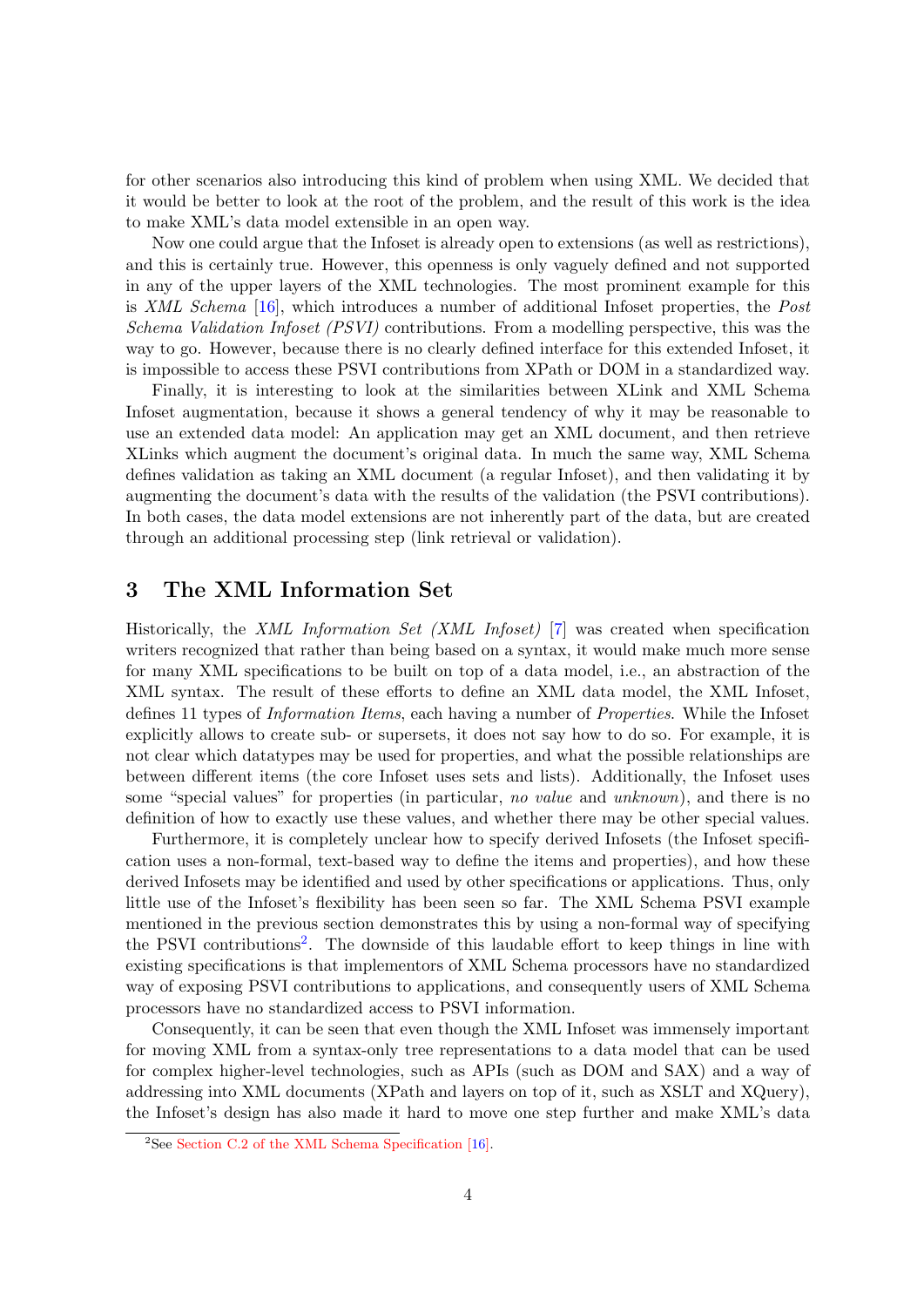<span id="page-4-0"></span>model easily extensible. It is important to note that our approach to changing the Infoset does not change any of the items or properties of the core Infoset, it simply puts them into a context where they can be reused more easily.

### 4 Requirements

Based on the possible applications for an extensible Infoset described in Section [2,](#page-2-0) the requirements for an improved version of the XML Infoset can be summarized as follows:

• Provide a formal notation for Infoset extensions

Since Infoset extensions refer to other Infoset modules (the modules they are extending), it must be possible to formally (i.e., in a machine-readable way) identify the items of interest of an Infoset extension (the items of interest are the module itself, and the properties and the items it defines).

• Provide a way to identify Infoset extensions

Infoset extensions always refer to other Infosets (either to the core Infoset, or to another Infoset extension), and thus it must be possible to identify Infoset extensions in a globally unique way.

• Hierarchies of extensions must be possible

Infoset extensions form an acyclic graph, with the core Infoset as the root node, and all other Infoset extensions referring directly or indirectly to it. Thus, extensions can be extended, if necessary.

• Identify the possible structural elements

The current Infoset specification only uses items and properties. It is necessary to decide whether these are the only structural elements allowed in Infosets, or whether other structural elements are possible.

• Support datatypes for properties

On request, Cowan, one of the authors of the Infoset specification, stated that "every property has a type given, either 'set of items', 'list of items', or a simple type; and 'no value' is a special value, and 'unknown' is used when we are dealing with partial infosets." However, this characterization of properties' types is rather vague, and has to be clarified by introducing a proper type system for properties.

• Provide a way to specify syntaxes for extensions

While an Infoset extension is sufficient to define the data model of a given extension of XML's core data model, it is not clear how to represent data (i.e., instances of this data model). In order to be able to refer to representations of Infoset extensions, it is necessary that syntaxes can be identified somehow, so that software can make statements such as "this parser accepts syntaxes 'a' and 'b' for the Infoset extension 'c'."

Based on these requirements, we designed the Extensible XML Information Set (EXIS) described in the following section. It should be kept in mind, though, that at the time of writing the current design has still some open issues (listed in Section [7\)](#page-11-0) and thus may undergo minor revisions before becoming stable.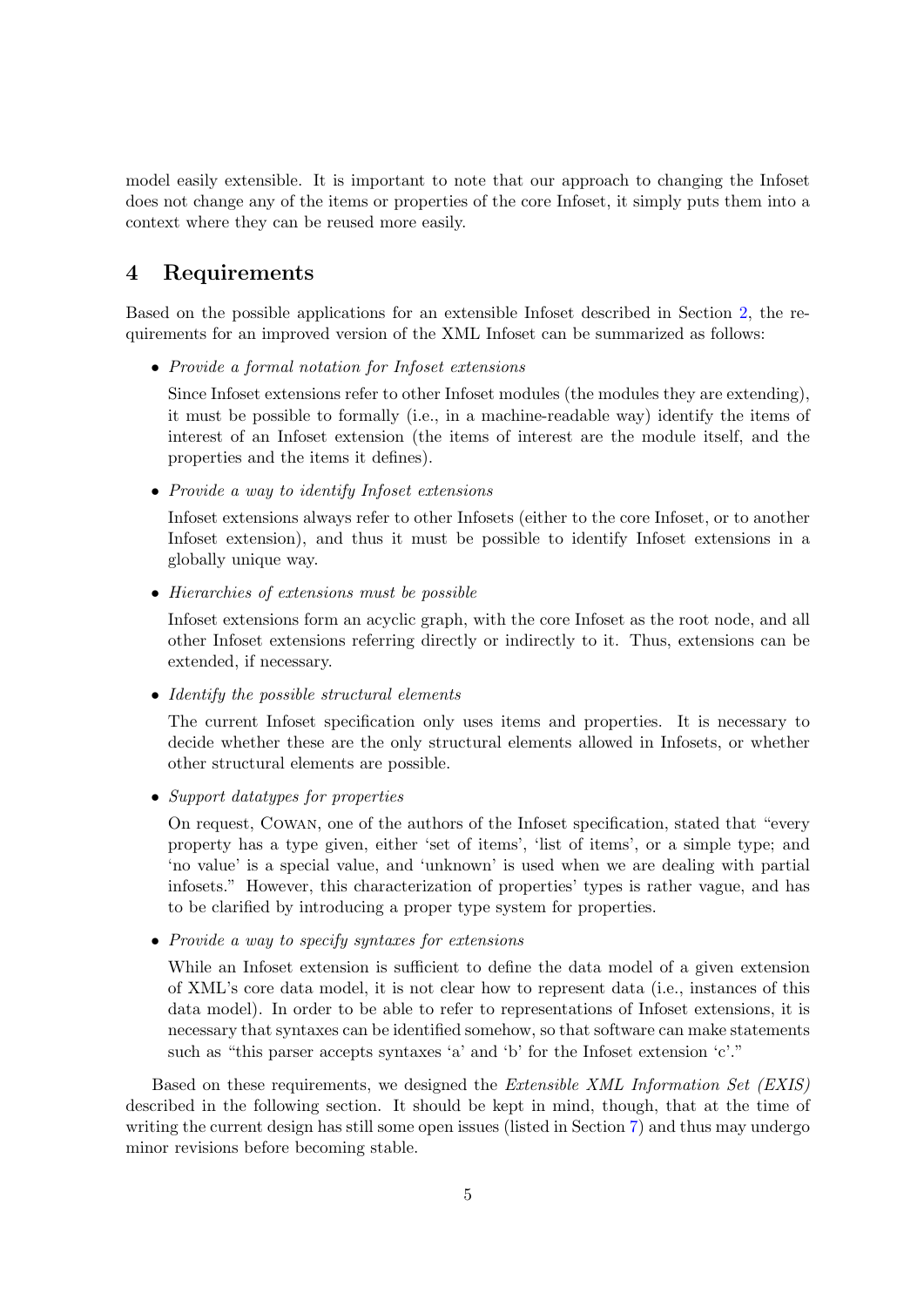### <span id="page-5-0"></span>5 The Extensible XML Information Set

In this section, we describe the *Extensible XML Information Set (EXIS)*, which is a method for formally describing extensions of Infosets. Revisiting the questions from Section [2,](#page-2-0) EXIS provides the following features:

• How are Infoset extensions identified?

Infoset extensions are identified by namespace names (see Section 5.1.1 for details).

• In which way(s) may the Infoset be extended?

Infoset extensions may add items and/or properties. Properties may be added to existing or newly defined items. Properties may be sets or sequences of references to items, or may use any XML Schema simple type (see Section [5.1.2](#page-6-0) for details).

• How are Infoset extension instances represented?

Infoset extensions may either be represented in a (extremely verbose) standard XML syntax, or in any other syntax for which a mapping from the Infoset's data model to syntactic constructs is defined. Syntaxes are defined by namespace names (see Section [5.2](#page-7-0) for details).

In the following sections, we describe in detail how EXIS is defined. EXIS itself is defined as an XML Schema (EXIS modules are XML documents), which is augmented by some Schematron code for specifying additional constraints. The XML documents shown in the following sections have been shortened for clarity and to illustrate the features being discussed in the respective sections.

#### 5.1 Data Model Extensions

An *EXIS module*, the definition of an Infoset extension, is identified by a name and defines a number of items and/or properties. In the following sections, these issues are described in detail.

#### 5.1.1 Extension Names

An EXIS module must have a name. The name mainly serves two purposes, the first one is to make the EXIS module suitable for further extensions, and the second one is to enable implementations (for example, DOM or XSLT software) to communicate about the EXIS modules it is supporting. Since there is a well-known and widely used naming mechanism in the realm of XML technologies, the XML Namespaces [\[4\]](#page-13-0) recommendation, EXIS uses namespace names as its way to uniquely name a certain module.

While namespace names are mostly used to identify sets of names for XML documents, this is not the only possible way to use namespaces: XML Schema uses namespaces to identify type names, introducing the concept of a *symbol space*<sup>3</sup>, which is not very different from the namespace partition concept introduced by the XML Namespaces specification. In a similar fashion, we use a namespace name to identify the names of an EXIS module (we distinguish between item and property names).

<sup>&</sup>lt;sup>3</sup>See [Section 2.5 of the XML Schema Specification \[16\].](http://www.w3.org/TR/xmlschema-1/#concepts-nameSymbolSpaces)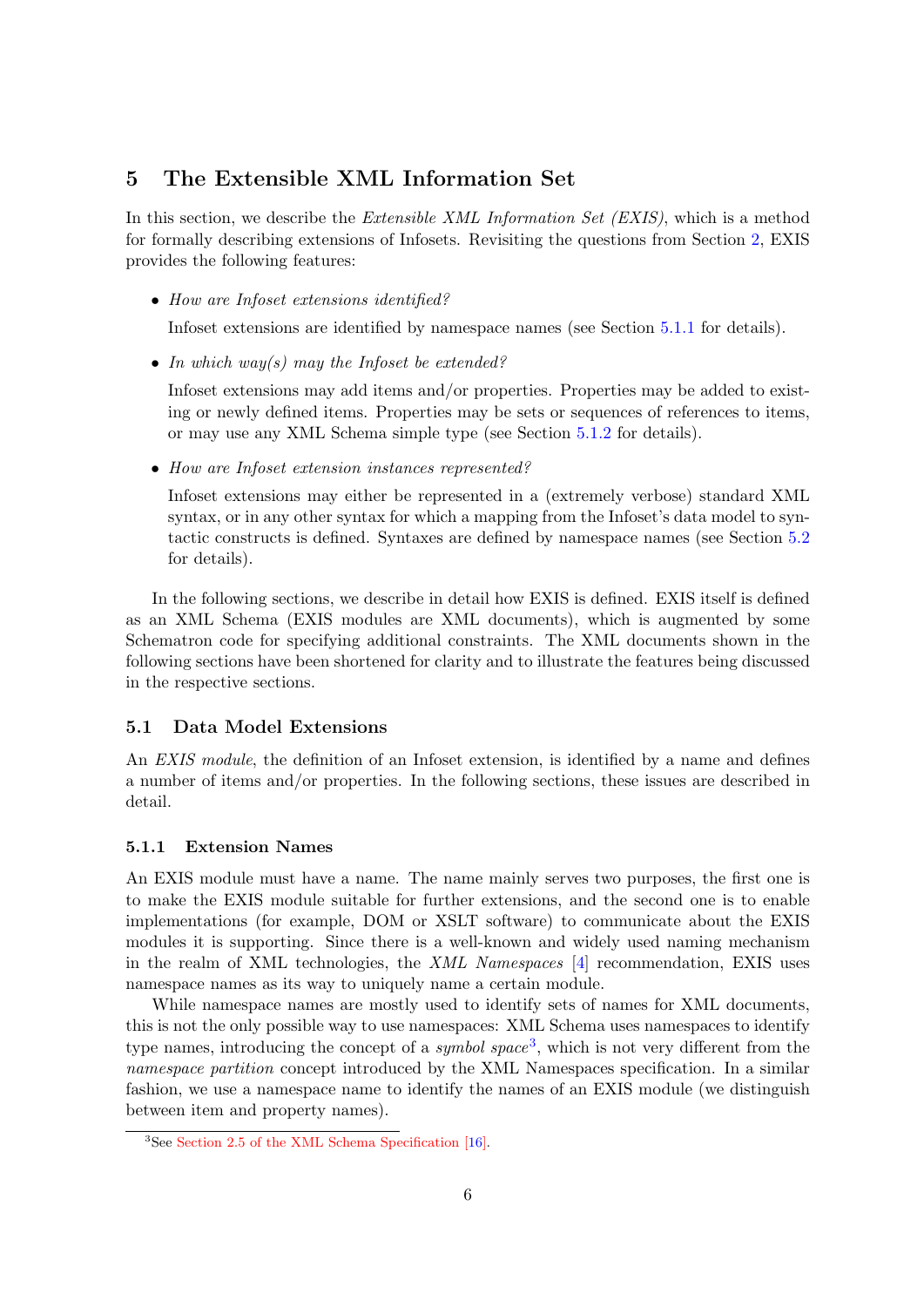```
<infoset xmlns="...">
  <head>
    \langlename ns="..."/>
    <extends id="xlink" ns="..."/>
  </head>
  ...
</infoset>
```
Figure 1: Identification of Infoset extensions

In Figure 1 it is shown how the namespace name of an EXIS module is declared using the name element in the infoset's head section. The extends element, on the other hand, references an EXIS module that is being extended, in this case it gets assigned the id xlink (for local references shown in the following section), and it is referenced through its namespace name specified using the ns attribute.

#### 5.1.2 Items and Properties

An EXIS module defines items and/or properties extending the EXIS modules it is referencing<sup>4</sup> . Items can be easily defined to consist of properties, and properties are defined to either use XML Schema Datatypes [\[2\]](#page-13-0), or some of the few special datatypes defined by EXIS itself.

For an illustration of an EXIS module, we show some excerpts from the EXIS module for the XLink data model [\[19\]](#page-14-0). The complete XLink EXIS module defines four information items and a total of 32 properties.

In Figure [2](#page-7-0) it is shown how an item is defined. Each item element has a name through which it may be referenced (for example, by other EXIS modules), and a field for describing its purpose (non-formally, using plain text). The item is then defined by listing its properties (in this example, we show only one property). Each property element has a name through which it may be referenced, and a type, which is defined by the property element's content.

In this example, the property's type is an enumeration of values, defined by an XML Schema simple type<sup>5</sup>. Because the property may also have the value 'unknown', this case is also allowed by using EXIS's special element, which references the special values that properties may have.

EXIS also allows to define properties for items of modules which are being extended. Figure [3](#page-8-0) shows an example of the syntax for this case. The properties element under the body level<sup>6</sup> contains all properties which are defined for items outside of the EXIS module (i.e., in modules which are referenced directly or indirectly by extends clauses).

Properties in this second case are defined exactly in the same way as they are defined directly inside of items, with one exception: Since there is no context to determine which item this property belongs to, this must be made explicit by one or more item elements which refer to the respective item(s) by using the id of the EXIS module they are defined in

<sup>&</sup>lt;sup>4</sup>Choosing the terms carefully, it would be more appropriate to speak of item and property types, since items and properties appear in instances rather than the modules. However, so far we have not introduced the "type" terminology.

<sup>&</sup>lt;sup>5</sup>We currently only allow anonymous types, so that the type must be defined within the **property** element and may not be referenced by name.

 $6$ Note that this is the same element as the properties elements contained in the item element shown in Figure [2.](#page-7-0) The parent of the properties element determines its use.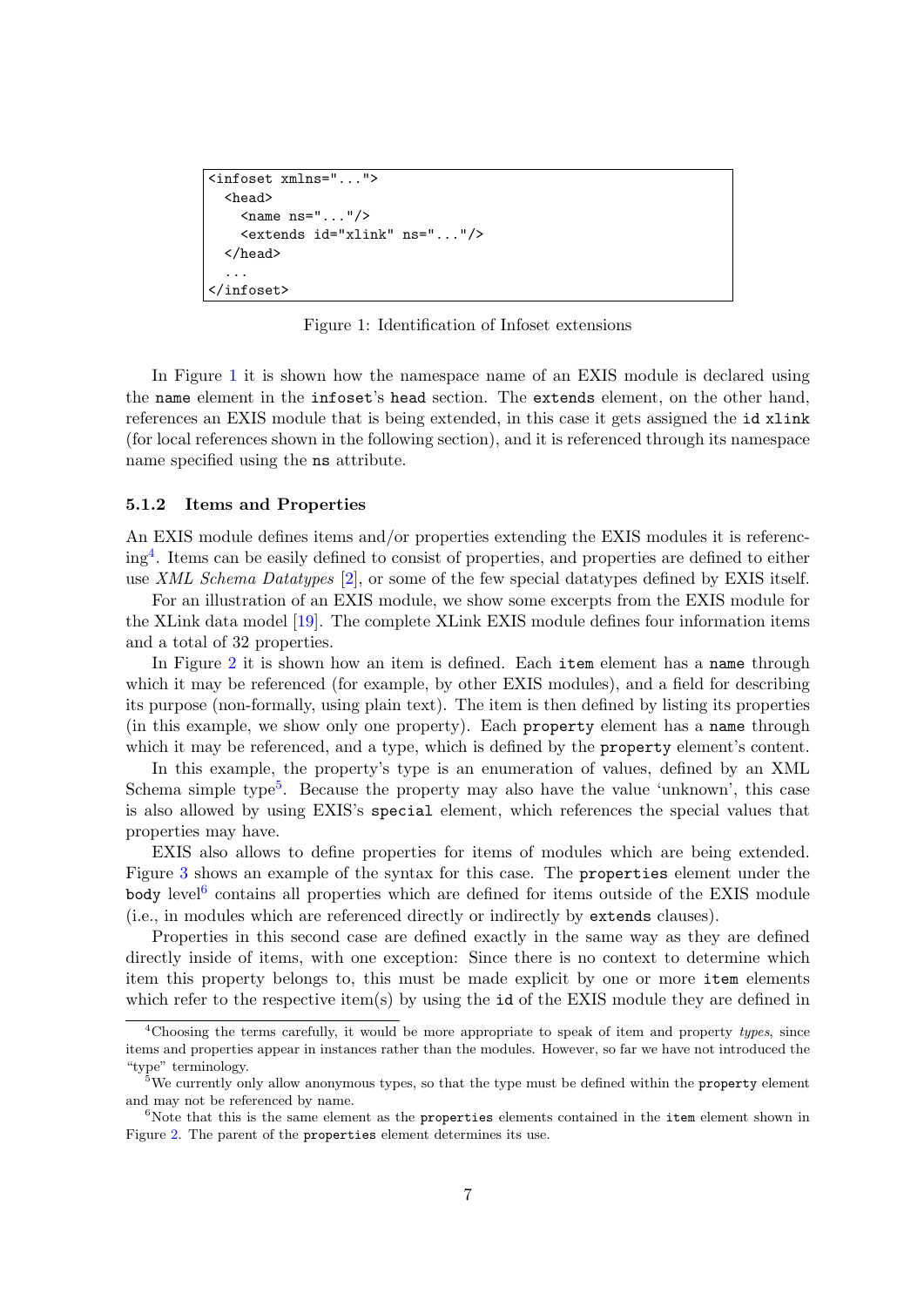```
<infoset xmlns="..." xmlns:xs="...">
<head>
 \langlename ns="..."/>
 <extends id="core" ns="..."/>
</head>
<body>
 <items>
  <item name="link">
   <desc>...</desc>
   <properties>
     <property name="type">
      <desc>...</desc>
      <xs:simpleType>
       <xs:restriction base="xs:token">
        <xs:enumeration value="simple"/>
        <xs:enumeration value="extended"/>
       </xs:restriction>
      </xs:simpleType>
      <special type="unknown"/>
     </property>
     ...
   </item>
    ...
  </properties>
 </items>
 <properties>...</properties>
</body>
</infoset>
```
Figure 2: Definition of Items and Properties

(as declared in the extends clause) and the items' name(s).

The last interesting observation in this example is the type of the property. Since this property contains a reference to a single item, it uses a special reference element to declare this. Other allowed values of the reference element's type attribute are sequence and set, thus enabling properties to reference items in different ways. Because references often are restricted to certain kinds of items, all allowed items are listed by using item elements inside the reference element (if the reference element is empty, there is no such restriction of allowed items). Since the allowed item in our example is a local item (i.e., declared in the XLink EXIS module itself), it doesn't need to be referenced by using an id.

In summary, the syntax for EXIS modules is a simple schema language for defining items and properties, and includes a type system that mainly references XML Schema's datatypes, but also provides some types of its own. The actual syntax of EXIS modules is a little bit more complicated than shown in these examples, but the difference is negligible and is mainly caused by documentation features.

#### 5.2 Data Model Syntaxes

A data model can be very useful for handling data (accessing it through an API such as DOM or manipulating using mechanisms such as XSLT or XQuery), but the main reason for XML's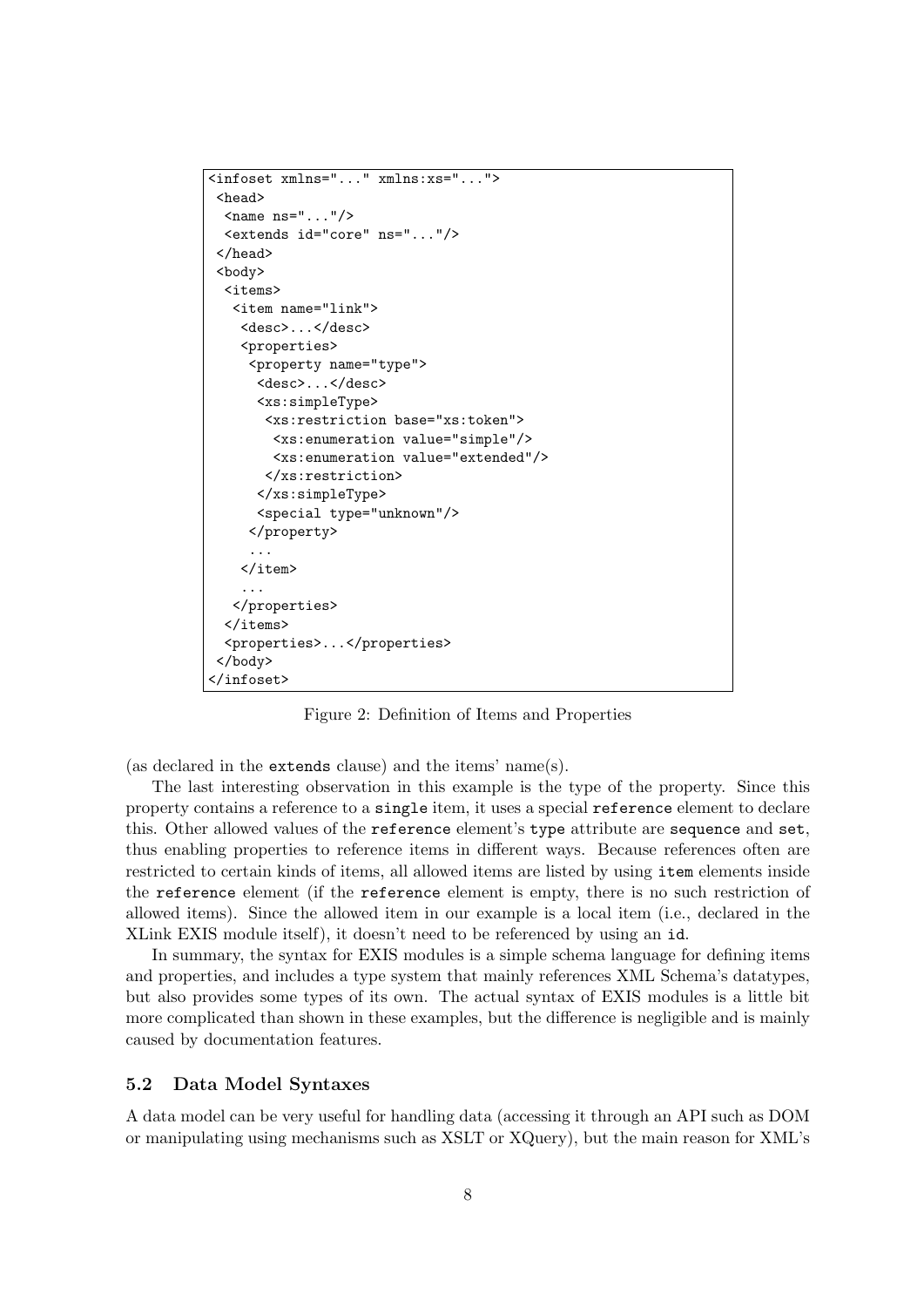```
<infoset xmlns="..." xmlns:xs="...">
<head>
 \langlename ns="..."/>
 <extends id="core" ns="..."/>
</head>
<body>
 <items>...</items>
 <properties>
  <property name="xlink resource">
   <desc>...</desc>
   <item id="core" name="element"/>
   <reference type="single">
     <item name="resource"/>
   </reference>
   <special type="novalue"/>
   </property>
   ...
 </properties>
</body>
</infoset>
```
Figure 3: Definition of Properties of external Items

success is its creation of a universally accepted interchange format. Thus, when dealing with Infosets and Infoset extensions, it is also important to think about representations of instances of these data models. In a very simple approach, it is possible to define a mapping from an Infoset to a syntax for it, and TOBIN and THOMPSON have done this already, defining an XML Schema for the core XML Infoset<sup>7</sup>. We have done a very similar thing, but extended it so that it handles EXIS modules. Thus, by using this mapping, there is an XML representation for every EXIS module. However, this approach leads to very large and hardly readable documents. Consequently, in many cases better syntaxes will have to be defined.

Going back to the example of XLink, it can be seen that its data model, as implicitly defined by the XLink specification (and made explicit in our EXIS module shown in the previous section), is represented by an XML syntax using attributes only. This syntax could (and, in a cleanly separated world of specifications, should) be defined separately from the data model. In this case, it would be rather easy to define parts of the XHTML syntax as simply another syntax for the XLink data model. Or, if XHTML required some extensions of the XLink data model (as seems to be indicated by the  $HLink$  [\[14\]](#page-13-0) draft published by the XHTML working group), then the XLink EXIS module could have been extended, adding the required items and/or properties, thus rendering XHTML linking a proper superset of XLink, while still maintaining the shared foundation of the XLink data model.

In order to make this possible, it is necessary to make syntaxes identifiable. By doing this, a syntax specification could claim to be some representation of a data model (by referencing the namespace name of its EXIS module), and make itself globally recognizable through a namespace name. Applications could then not only list the data models they support, but also the syntaxes the recognize. A properly designed DOM EXIS module (see Section [6.1](#page-9-0) for details) would allow users to query a DOM implementation for the supported data models and

 $7$ The schema is available at  $http://www.w3.org/2001/05/serialized-infoset-schema.$  $http://www.w3.org/2001/05/serialized-infoset-schema.$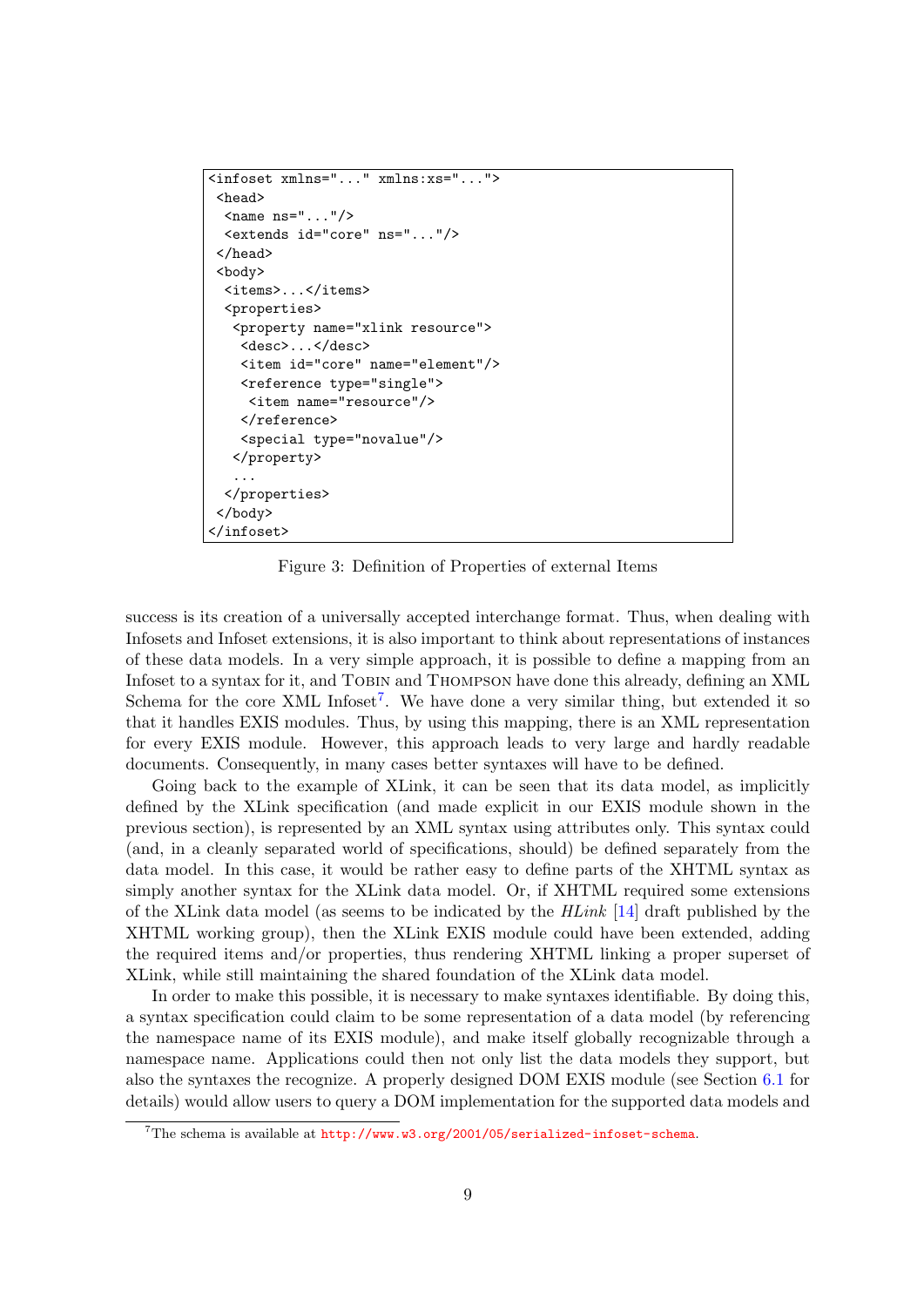<span id="page-9-0"></span>syntaxes. For example, while one implementation would support the XLink data model but only recognize XHTML syntax, another implementation would also recognize XLink syntax, thus enabling users to process XHTML as well as XLink documents and use a common link data model for both of them.

Going one step further, it would also be possible to allow alternative syntaxes for the core XML Infoset. While XML 1.0 syntax would certainly be required by every implementation, it would be possible to cleanly identify alternative representations of XML, such as the *Millau* XML encoding by GIRARDOT and SUNDARESAN  $[10, 15]$  $[10, 15]$  $[10, 15]$ . While the majority of XML users is satisfied with XML 1.0 syntax, some users in high-volume and/or high-speed application areas have serious problems dealing with the verbose XML 1.0 syntax, and would be happy to have a portable way of integrating the handling of other syntaxes into application.

Currently, EXIS does not place any restrictions on a data model syntax, and it would be very hard to do so, seeing that it doesn't even have to be based on XML 1.0. However, EXIS requires that syntaxes representing EXIS modules properly reference the module by its namespace name, and declare a namespace name that can be used to identify the syntax.

### 6 Applications

The EXIS module syntax defined in the previous section is a good tool for cleanly modelling data models on top of XML's core data model, and thus may serve as a tool for specification writers. In fact, the Infoset often is quoted as being for "specification writers only". However, we think that the Infoset as it is today as well as the EXIS approach are important to XML users also, and thus XML users should be educated about this foundation of XML technologies. Apart from the knowledge of XML's data model, what benefit is there for users if EXIS gets adopted?

As a simple example, we can look at *Cascading Style Sheets (CSS)* [\[13\]](#page-13-0). Sadly, CSS is one of the few W3C specifications to completely ignore the Infoset. While this is understandable from the point of view that it has been developed for HTML rather than XML, other technologies have made the transition, in particular DOM3 which finally integrates the Infoset. If CSS made the transition to a proper support of the Infoset, then it would be possible to define an additional CSS module for EXIS, defining new selectors for selecting EXIS-defined items or properties, rather than only XML elements or attributes. However, since EXIS is more targeted at applications processing data than simply presenting it, we think that the most interesting application of EXIS are in this area, which is discussed in the following sections.

#### 6.1 Document Object Model

The Document Object Model (DOM) [\[12\]](#page-13-0) in its latest version, DOM3, is still under development. DOM3 introduces a number of new modules when comparing it to DOM2, and also for the first time provides an Infoset-based view of a document<sup>8</sup>. Following this modular structure, it would be possible to define a DOM EXIS module. This module would enable users to uses extended data models through a standard DOM interface, thus eliminating the need for implementing proprietary solutions for dealing with extended data models. Two of the most important interfaces of this module would enable users to query a DOM implementation for

<sup>&</sup>lt;sup>8</sup>Previous DOM versions used a data model that had a number of minor deviations from the Infoset model.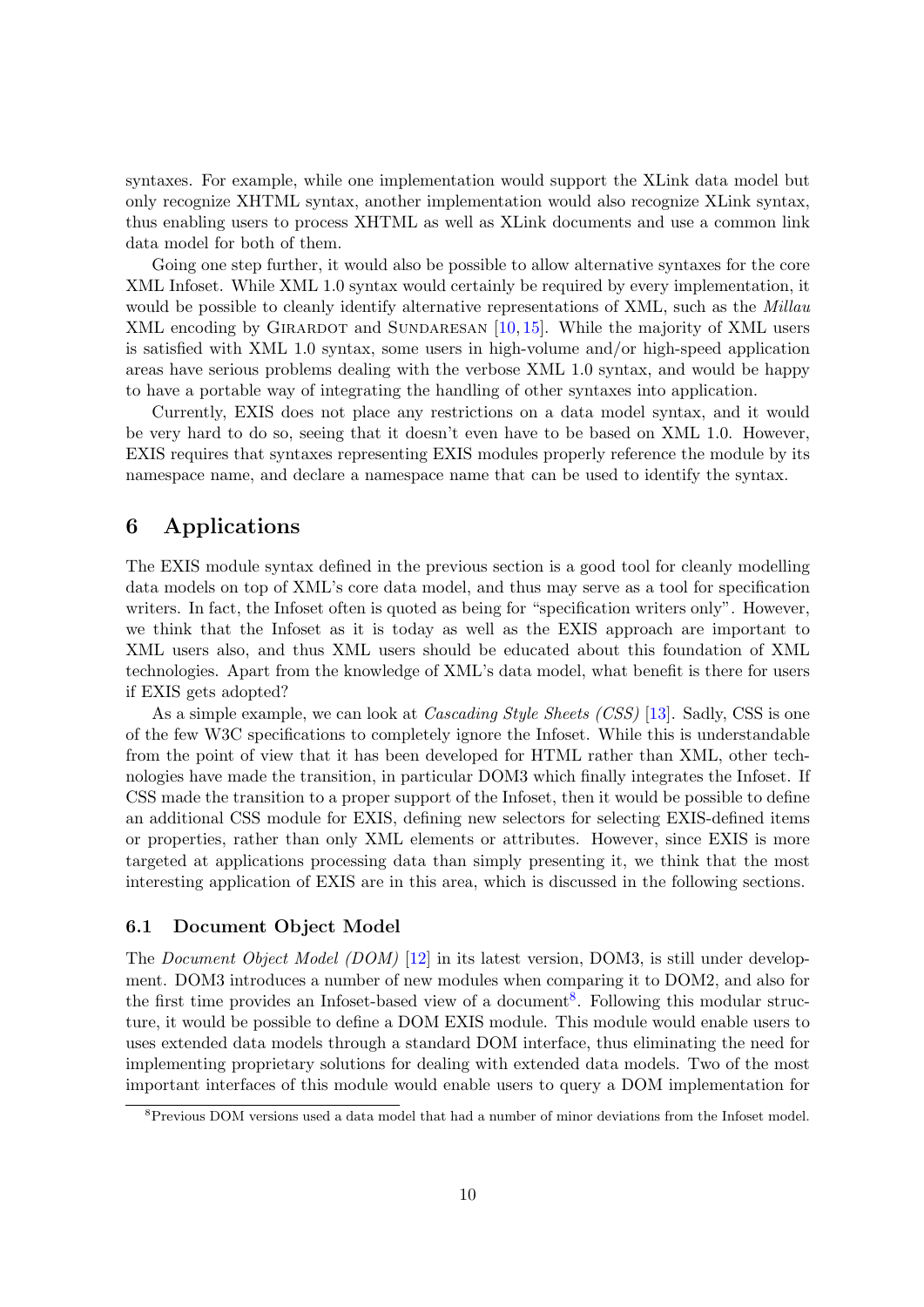the supported data models and syntaxes. Users could then use other interfaces to access and manipulate extended data structures through this module.

Reiterating the XLink/XHTML example from Section [5.2,](#page-7-0) an application could use an DOM EXIS module supporting the XLink data model as well as the XLink and XHTML syntaxes to uniformly handle linking information, being independent from the fact whether the linking information had been represented in XLink or XHTML.

Using another example, we could think of PSVI being rewritten as an EXIS module. The most obvious advantage of this approach would be that PSVI contributions would be accessible through the DOM EXIS module, while currently accessing PSVI contributions is impossible or entirely proprietary<sup>9</sup>.

Defining a generic DOM EXIS module leaves open the possibility to define dedicated modules for popular data models, but it also makes it easier for application authors to access EXIS data without having to wait for dedicated DOM modules. Of course, if any data model would gain so much popularity that users would like to have a more specialized, more specifically designed interface, it would always be possible to define a new DOM module for it (such as DOM XLink or PSVI modules). However, software not supporting this module could still provide the information through the generic interface, while users of the dedicated DOM module would enjoy a better interface design.

#### 6.2 XML Path Language

In the same sense as the XML Infoset serves as a foundation for a number of XML technologies, the XML Path Language (XPath) [\[6\]](#page-13-0) does the same. XPath is based on the XML Infoset and serves as a foundation for XSLT, XML Schema, and XPointer. In its next version, XPath 2.0 [\[1\]](#page-13-0) and its accompanying data model [\[9\]](#page-13-0), will also serve as the foundation for the upcoming XML Query Language (XQuery) [\[3\]](#page-13-0) as well as for XSLT 2.0 [\[11\]](#page-13-0). XPath defines a mapping of the Infoset's model of items and properties to a model of nodes, basically providing a slight simplification of the Infoset model<sup>10</sup>. XPath then defines a language for selecting parts of the node tree.

Currently, the node tree is hard-coded into the XPath data model, in XPath 1.0 it is based on the Infoset only, in XPath 2.0 on the Infoset and PSVI contributions. We suggest to extend this data model to include EXIS items and properties, reflecting the data model extensions described by EXIS modules in the XPath node tree. XPath already has some extension mechanisms, currently only for referencing extension functions which may be used in XPath expressions.

However, it is easy to think of ways to integrate EXIS into the XPath model without introducing backwards compatibility problems, because XPath still has some "open spots" in its syntax. The most conservative way would be to access EXIS information through built-in or even extension functions, but this would make the authoring and reading of XPaths using EXIS unnecessarily hard. Several other alternatives are possible (assuming that the data model of XPath 2.0 is extended to map EXIS items and properties to the XPath node tree):

#### • Extension axes

<sup>9</sup>For example, Apache's Xerces parser provides an interface to access PSVI via DOM, but using this proprietary interface makes it hard to port an application to another parser.

 $10$ XPath 2.0 also adds information from PSVI contributions, thus making it clear that non-core information may also be part of the XPath data model.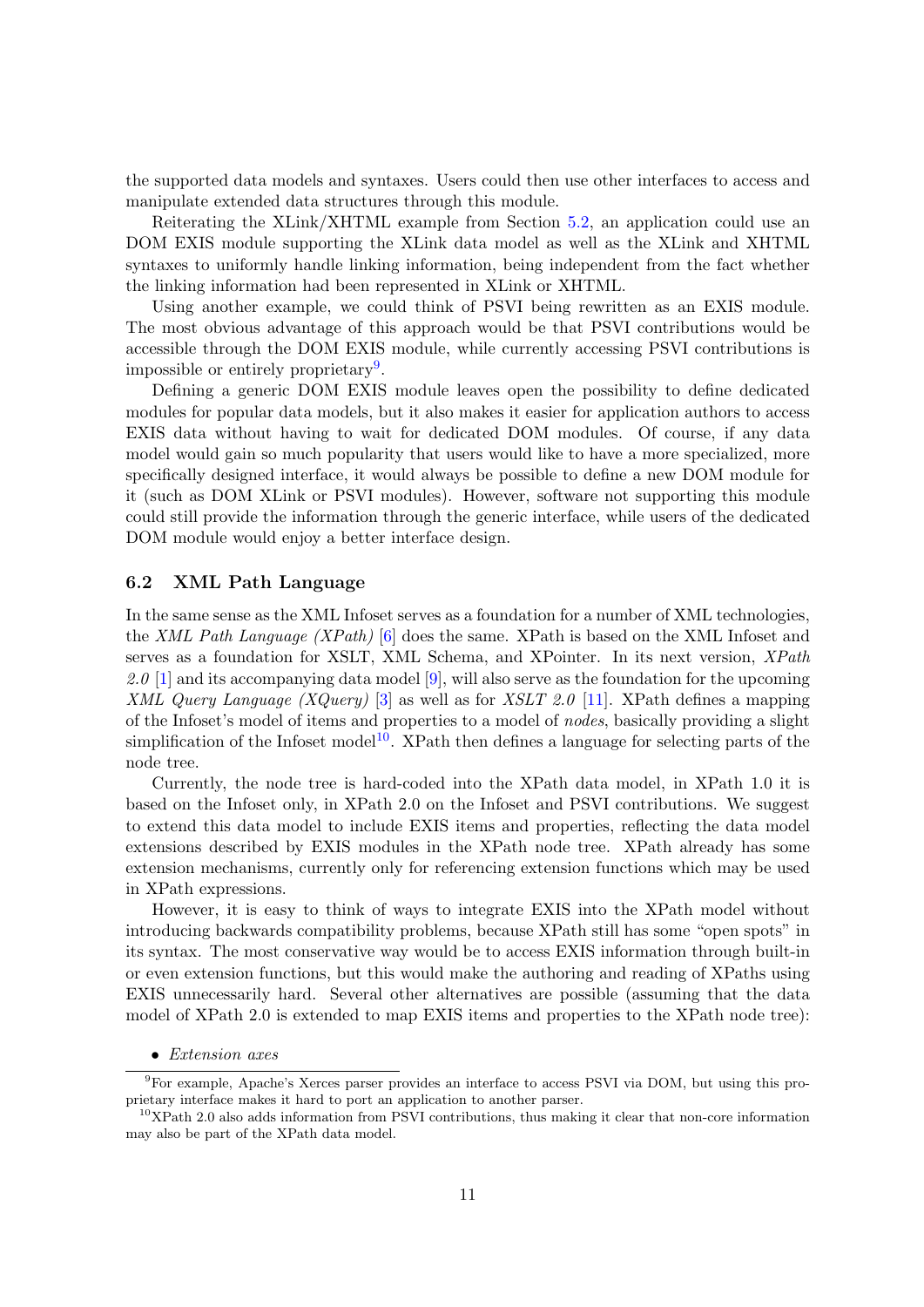<span id="page-11-0"></span>Some items in XPath are addresses through axes, in particular by using the attribute and the namespace axis. These axes navigate from the context node to the attribute or namespace node(s) associated with it. In a similar way, extension axes could navigate from nodes to associated EXIS nodes. However, since successful navigation not only requires the target type of the node to be known, but also the property through which to navigate, this scenario may lead to problems when looking at the most general cases.

• Extension node tests

As the second component of a location step, a node test is specified. This node test may be either a name test or a kind test. A name test tests named nodes (for example, a comment node does not have a name), while a kind test tests for a specific node kind, in XPath 2.0 the defined kinds are processing-instruction, comment, text, and node (testing for any kind). The kind test syntax (identified by a trailing  $'(')'$ ) could be extended to include namespace-prefixed names, identifying EXIS nodes.

In both cases, the resulting syntax would be rather concise, making it possible to extend the compact XPath syntax to a more flexible and extensible data model. However, it should be noted that some aspects of the Infoset (such as parent/child relationships and certain other kinds of relations established by properties referring to items) are buried deep in the model and the syntax of XPath, and it would certainly be a non-trivial task to extend XPath to fully support EXIS.

However, we think it could be worth the effort, since this would enable users to define their own data models using EXIS, and then use a very high-level language to address into this data. For example, using an EXIS-enabled XQuery, it would be trivial to write XQueries that query into XLink-authored data and return it as XHTML or vice versa. No programming at all would be necessary.

## 7 Open Issues

In the following list of open issues, we describe some of the questions in the design of EXIS and some of the questions of how to integrate it with other technologies, which are still unresolved.

• Naming of "imported" items and properties

In every Infoset (with the single exception of the core Infoset), the items and properties being defined of this Infoset are the union of the Infoset itself and all the Infosets it is referring to directly or indirectly. Now the question arises how to name the imported items and properties. They could either be referred to by their original Infoset namespace name, or by the namespace name of the Infoset which imported the other Infoset(s). Both approaches ("importing" the names or using the original name) have advantages and drawbacks, and so far we haven't decided which way to go.

• Reserved properties

Even though Infoset extensions are free to name the items and/or properties they are defining, it might make sense to reserve some properties for special purposes. For example, the children and parent property names could be reserved to always denote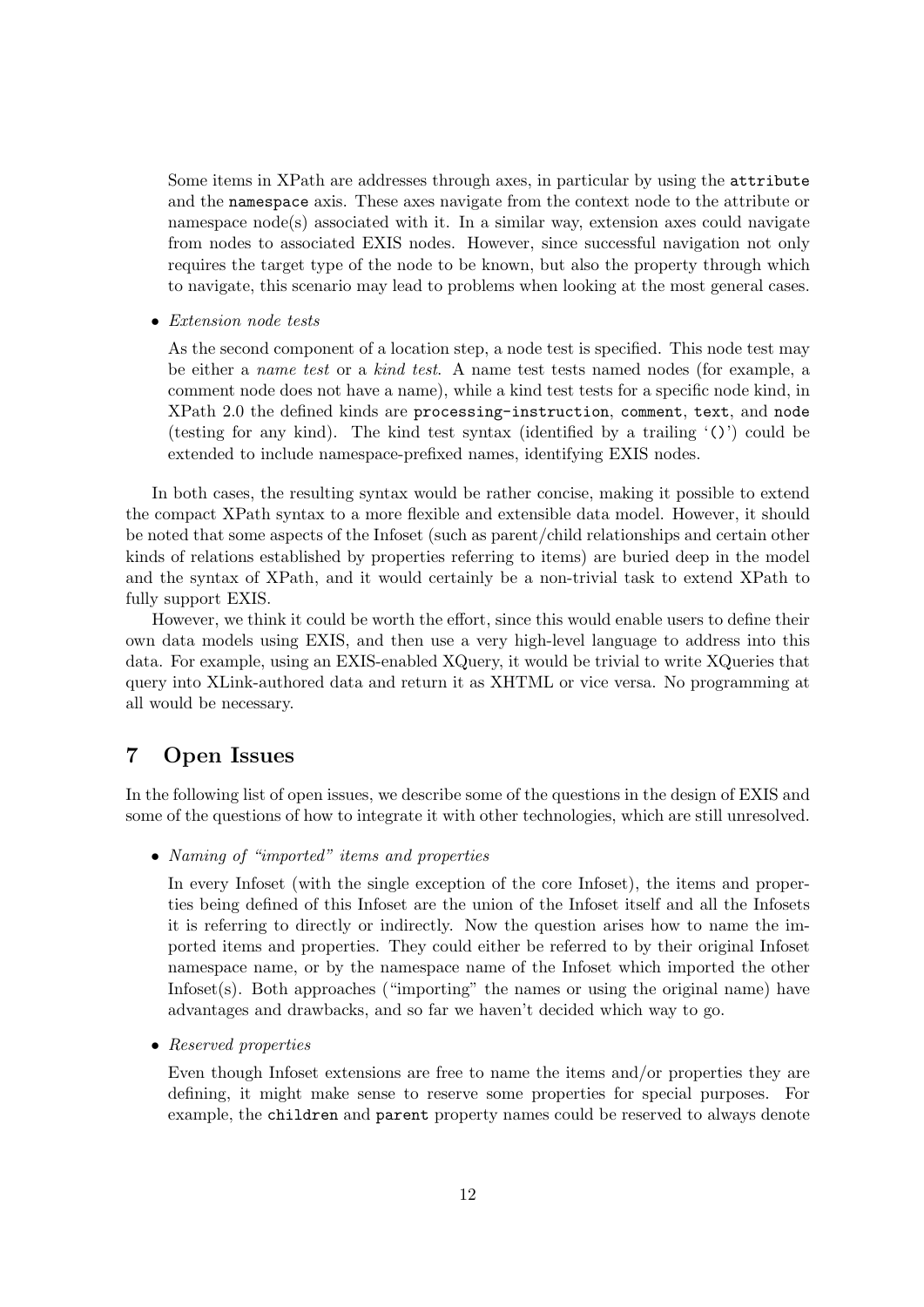<span id="page-12-0"></span>parent/child relations<sup>11</sup>, and the **name** property name could be reserved to always denote an item's name.

These reserved properties could then be used to make possible certain easier ways to use an Infoset extension, for example the parent/child relationship making possible the hierarchical navigation in a tree (such as a DOM tree or an XPath node tree), or an item's name making it possible to use standard XPath name tests (a special kind of a node test) for selecting the item.

• Extensibility of properties

In our current version, Infoset extensions can extend Infosets by adding items and/or properties. It would also be possible to think of an extension which only extends a property's datatype, for example allowing new values in a set of predefined values for a property. Unfortunately, XML Schema does not allow to extend simple types, so if we would like to keep XML Schema as the foundation for our datatypes, this type of extensibility would have to be defined as follows: "A property extended in an Infoset must be extended in a way so that the simple type of the original property is a legal restriction of the extended property." We are not sure whether this definition would be a good way to go.

We are sure that this list of open issues is not complete. In particular, when investigating in more detail the three possible application areas described in Section [6,](#page-9-0) CSS, DOM, and XPath, it is almost certain that new questions will arise.

Another issue is the question of politics. Creating and successfully pushing a new XML technology involves a lot of politics, and since EXIS is placed in the very heart of XML, it will certainly be hard to convince people to accept it. Irrespective of its technical qualities, many people will not like the idea of new DOM modules and a revised XPath 2.0. XPath 2.0 and XQuery 1.0 are currently under construction and will remain so for some time to come, even without major redesigns. So the question of how enthusiastic people feel about something like EXIS still remains to be seen, and will certainly be important for the future of our work.

# 8 Conclusions

In this paper, we have described a new way of looking at XML's data model. The Extensible XML Information Set (EXIS) is an extensible way of using the XML Infoset. While EXIS does not change anything about the items and properties of the core Infoset, it creates a framework for defining Infoset extensions, packaged into EXIS modules. The goal of this formalization of the Infoset is to make Infoset extensions better supported in higher-level XML technologies such as DOM and XPath. EXIS has been inspired by the efforts to cleanly design and handle a linking model for XML, and is currently still under constructing. In particular, the possibilities for its support in higher-level XML technologies still have to be investigated.

<sup>&</sup>lt;sup>11</sup>Interestingly, this relation isn't necessarily symmetric. The core Infoset defines elements to be the parents of attributes, while the attributes are not children of the elements.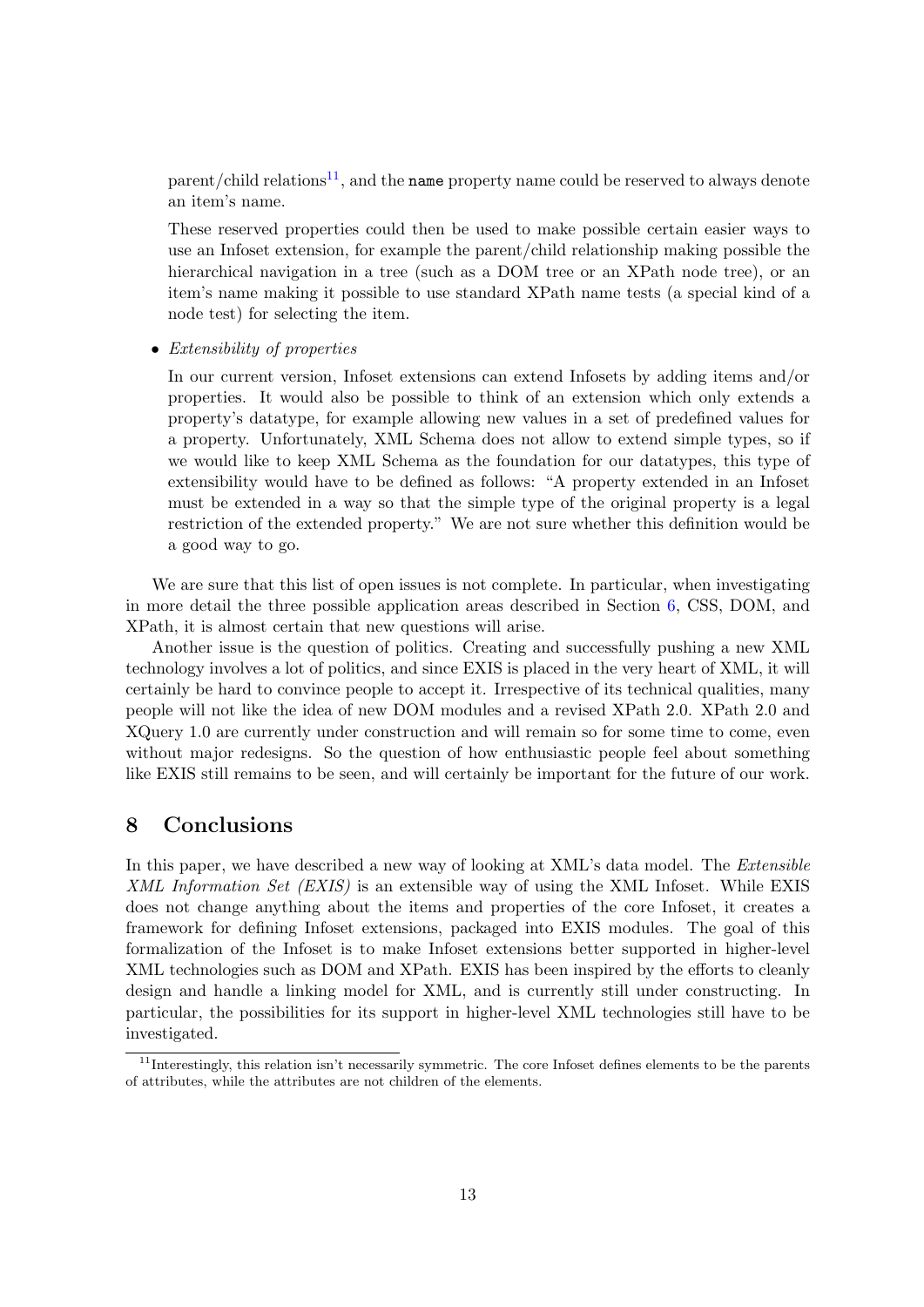### <span id="page-13-0"></span>References

- [1] ANDERS BERGLUND, SCOTT BOAG, DON CHAMBERLIN, MARY F. FERNÁNDEZ, MICHAEL KAY, JONATHAN ROBIE, and JÉRÔME SIMÉON. XML Path Language (XPath) 2.0. World Wide Web Consortium, Working Draft WD-xpath20-20021115, November 2002.
- [2] Paul V. Biron and Ashok Malhotra. XML Schema Part 2: Datatypes. World Wide Web Consortium, Recommendation REC-xmlschema-2-20010502, May 2001.
- [3] SCOTT BOAG, DON CHAMBERLIN, MARY F. FERNÁNDEZ, DANIELA FLORESCU, JONATHAN ROBIE, and JÉRÔME SIMÉON. XQuery 1.0: An XML Query Language. World Wide Web Consortium, Working Draft WD-xquery-20021115, November 2002.
- [4] Tim Bray, Dave Hollander, and Andrew Layman. Namespaces in XML. World Wide Web Consortium, Recommendation REC-xml-names-19990114, January 1999.
- [5] Tim Bray, Jean Paoli, C. M. Sperberg-McQueen, and Eve Maler. Extensible Markup Language (XML) 1.0 (Second Edition). World Wide Web Consortium, Recommendation RECxml-20001006, October 2000.
- [6] James Clark and Steven J. DeRose. XML Path Language (XPath) Version 1.0. World Wide Web Consortium, Recommendation REC-xpath-19991116, November 1999.
- [7] John Cowan and Richard Tobin. XML Information Set. World Wide Web Consortium, Recommendation REC-xml-infoset-20011024, October 2001.
- [8] Steven J. DeRose, Eve Maler, and David Orchard. XML Linking Language (XLink) Version 1.0. World Wide Web Consortium, Recommendation REC-xlink-20010627, June 2001.
- [9] MARY F. FERNÁNDEZ, ASHOK MALHOTRA, JONATHAN MARSH, MARTON NAGY, and NORMAN Walsh. XQuery 1.0 and XPath 2.0 Data Model. World Wide Web Consortium, Working Draft WD-query-datamodel-20021115, November 2002.
- [10] Marc Girardot and Neel Sundaresan. Millau: An Encoding Format for Efficient Representation and Exchange of XML over the Web. In Proceedings of the Nineth International World Wide Web Conference, pages 747–765, Amsterdam, Netherlands, May 2000. Elsevier.
- [11] Michael Kay. XSL Transformations (XSLT) Version 2.0. World Wide Web Consortium, Working Draft WD-xslt20-20021115, November 2002.
- [12] ARNAUD LE HORS, PHILIPPE LE HÉGARET, LAUREN WOOD, GAVIN THOMAS NICOL, Jonathan Robie, Mike Champion, and Steven Byrne. Document Object Model (DOM) Level 3 Core Specification. World Wide Web Consortium, Working Draft WD-DOM-Level-3- Core-20021022, October 2002.
- [13] Eric A. Meyer and Bert Bos. CSS3 Introduction. World Wide Web Consortium, Working Draft WD-css3-roadmap-20010523, May 2001.
- [14] Steven Pemberton and Masayasu Ishikawa. HLink: Link recognition for the XHTML Family. World Wide Web Consortium, Working Draft WD-hlink-20020913, September 2002.
- [15] Neel Sundaresan and Reshad Moussa. Algorithms and programming models for efficient representation of XML for Internet applications. Computer Networks, 39(5):681–697, August 2002.
- [16] Henry S. Thompson, David Beech, Murray Maloney, and Noah Mendelsohn. XML Schema Part 1: Structures. World Wide Web Consortium, Recommendation REC-xmlschema-1-20010502, May 2001.
- [17] Norman Walsh. XML Linking and Style. World Wide Web Consortium, Note NOTE-xmllink-style-20010605, June 2001.
- [18] ERIK WILDE. Making the Infoset Extensible. In *Proceedings of XML 2002*, Baltimore, Maryland, December 2002.